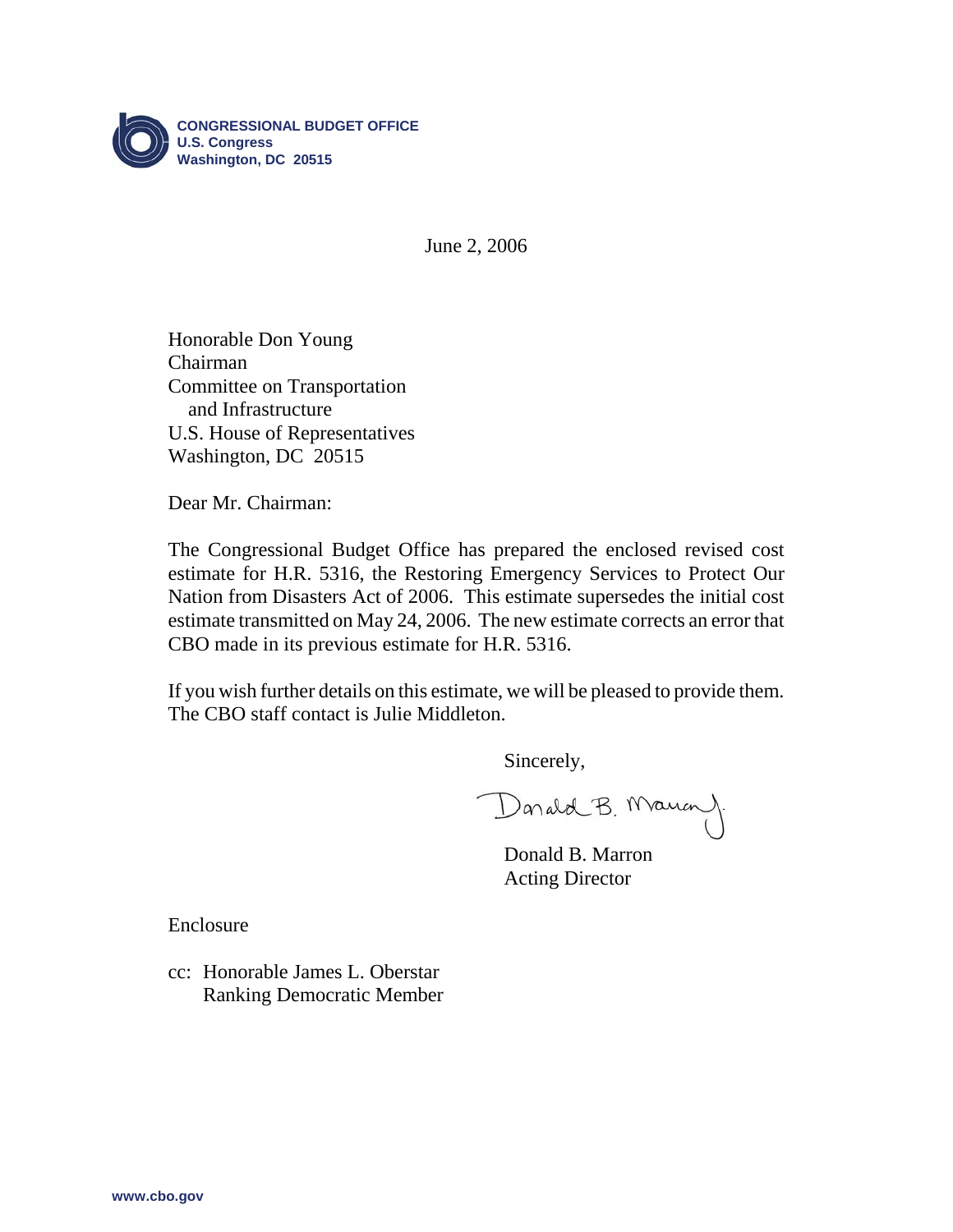

# **CONGRESSIONAL BUDGET OFFICE COST ESTIMATE**

Revised June 2, 2006

# **H.R. 5316**

# **Restoring Emergency Services to Protect Our Nation from Disasters Act of 2006**

*As ordered reported by the House Committee on Transportation and Infrastructure on May 17, 2006*

# **SUMMARY**

H.R. 5316 would remove the Federal Emergency Management Agency (FEMA) from the Department of Homeland Security (DHS) and make it a cabinet-level agency reporting directly to the President of the United States. FEMA had a similar status prior to the formation of DHS in 2003. Under the bill, DHS's responsibilities for ensuring the nation is prepared to respond to man-made and natural disasters would be transferred to FEMA. The bill also would authorize FEMA to coordinate an all-hazards emergency management system that includes federal government activities related to preparedness, response, recovery, and mitigation for terrorism, natural disasters, and other emergencies.

The bill would authorize the appropriation of \$804 million over the 2007-2009 period for a catastrophe planning program, emergency equipment grants for states, grants to administer an existing emergency assistance compact among states, and management funds for the National Incident Management System (NIMS), which is managed by FEMA. In addition, the bill would authorize the appropriation of such sums as necessary for a new grant program for state and local governments to help them meet planning requirements under the National Emergency Preparedness System (NEPS).

Assuming appropriation of the necessary and specified amounts, CBO estimates that implementing H.R. 5316 would cost about \$1.1 billion over the 2007-2011 period. Enacting this legislation would not affect direct spending or revenues.

H.R. 5316 contains no intergovernmental or private-sector mandates as defined in the Unfunded Mandates Reform Act (UMRA). Assuming the appropriation of authorized amounts, state and local governments would benefit from more than \$1 billion in grants to improve emergency preparedness, plan for catastrophic incidents, and purchase emergency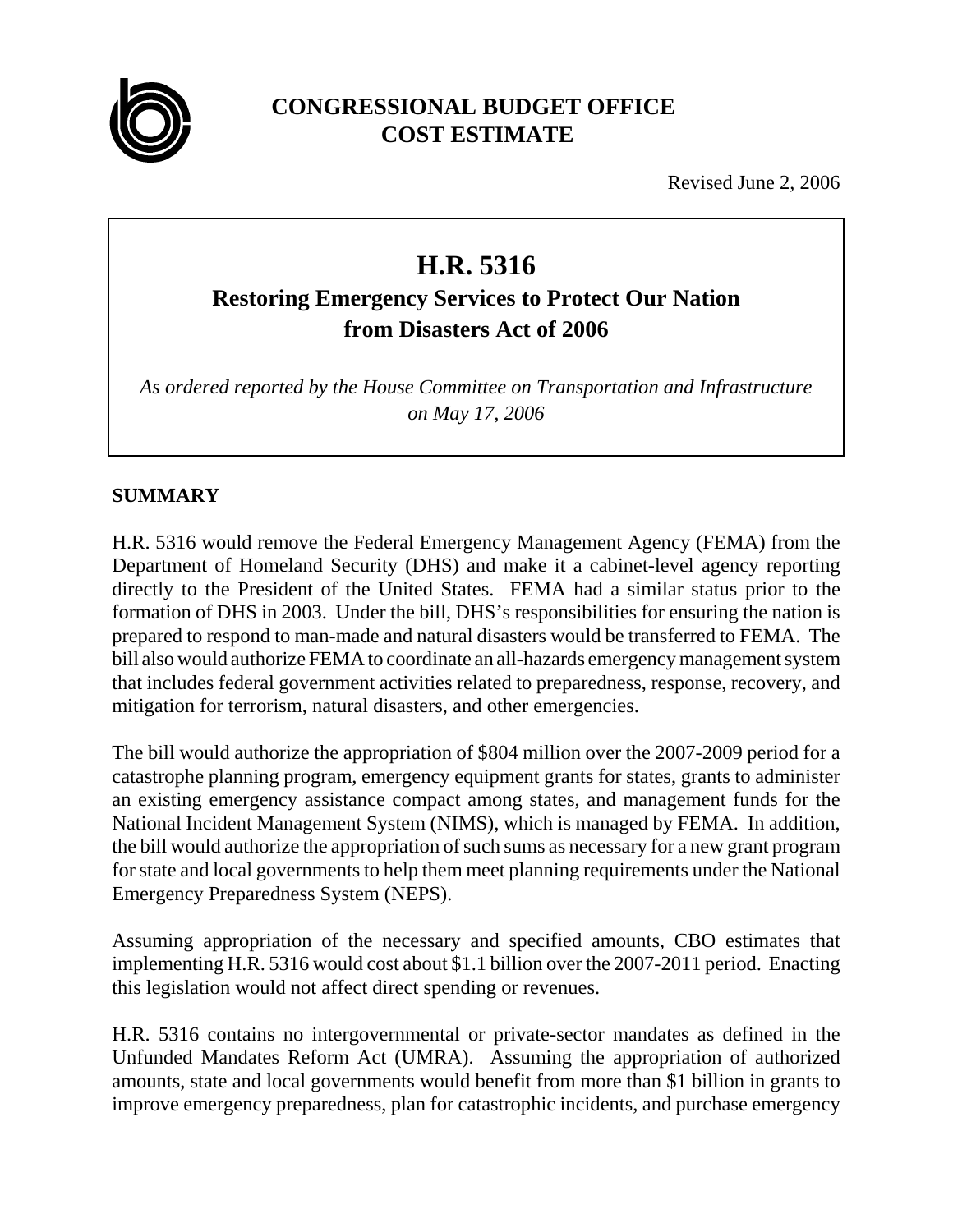equipment. Any costs incurred by those governments would be conditions of receiving federal assistance.

## **ESTIMATED COST TO THE FEDERAL GOVERNMENT**

The estimated budgetary impact of H.R. 5316 is shown in the following table. The costs of this legislation fall within budget functions 450 (community and regional development) and 550 (health).

|                                                          | By Fiscal Year, in Millions of Dollars |                |                |                  |                  |
|----------------------------------------------------------|----------------------------------------|----------------|----------------|------------------|------------------|
|                                                          | 2007                                   | 2008           | 2009           | 2010             | $\sqrt{2011}$    |
| <b>CHANGES IN SPENDING SUBJECT TO APPROPRIATION</b>      |                                        |                |                |                  |                  |
| FEMA Consolidation Costs and Ongoing                     |                                        |                |                |                  |                  |
| Administration                                           |                                        |                |                |                  |                  |
| <b>Estimated Authorization Level</b>                     | 17                                     | 17             | 17             | 17               | 17               |
| <b>Estimated Outlays</b>                                 | 15                                     | 17             | 17             | 17               | 17               |
| Grants for NEPS Implementation                           |                                        |                |                |                  |                  |
| <b>Estimated Authorization Level</b>                     | 100                                    | 102            | 104            | 106              | 107              |
| <b>Estimated Outlays</b>                                 | 10                                     | 47             | 79             | 102              | 104              |
| <b>Emergency Equipment Assistance Grants</b>             |                                        |                |                |                  |                  |
| <b>Authorization Level</b>                               | 200                                    | 200            | 200            | $\Omega$         | $\overline{0}$   |
| <b>Estimated Outlays</b>                                 | 20                                     | 94             | 156            | 156              | 82               |
| <b>Emergency Management Assistance Compact</b><br>Grants |                                        |                |                |                  |                  |
| <b>Authorization Level</b>                               | $\overline{4}$                         | $\overline{4}$ | $\overline{4}$ | $\boldsymbol{0}$ | $\boldsymbol{0}$ |
| <b>Estimated Outlays</b>                                 | $\theta$                               | $\overline{2}$ | 3              | 3                | $\overline{2}$   |
| <b>Catastrophe Planning Program</b>                      |                                        |                |                |                  |                  |
| <b>Authorization Level</b>                               | 30                                     | 32             | 34             | $\Omega$         | $\boldsymbol{0}$ |
| <b>Estimated Outlays</b>                                 | 14                                     | 23             | 29             | 18               | 8                |
| National Incident Management System                      |                                        |                |                |                  |                  |
| <b>Authorization Level</b>                               | 30                                     | 32             | 34             | $\Omega$         | $\boldsymbol{0}$ |
| <b>Estimated Outlays</b>                                 | 14                                     | 23             | 29             | 18               | 8                |
| <b>Total Changes</b>                                     |                                        |                |                |                  |                  |
| <b>Estimated Authorization Level</b>                     | 381                                    | 387            | 393            | 123              | 124              |
| <b>Estimated Outlays</b>                                 | 73                                     | 206            | 313            | 314              | 221              |
|                                                          |                                        |                |                |                  |                  |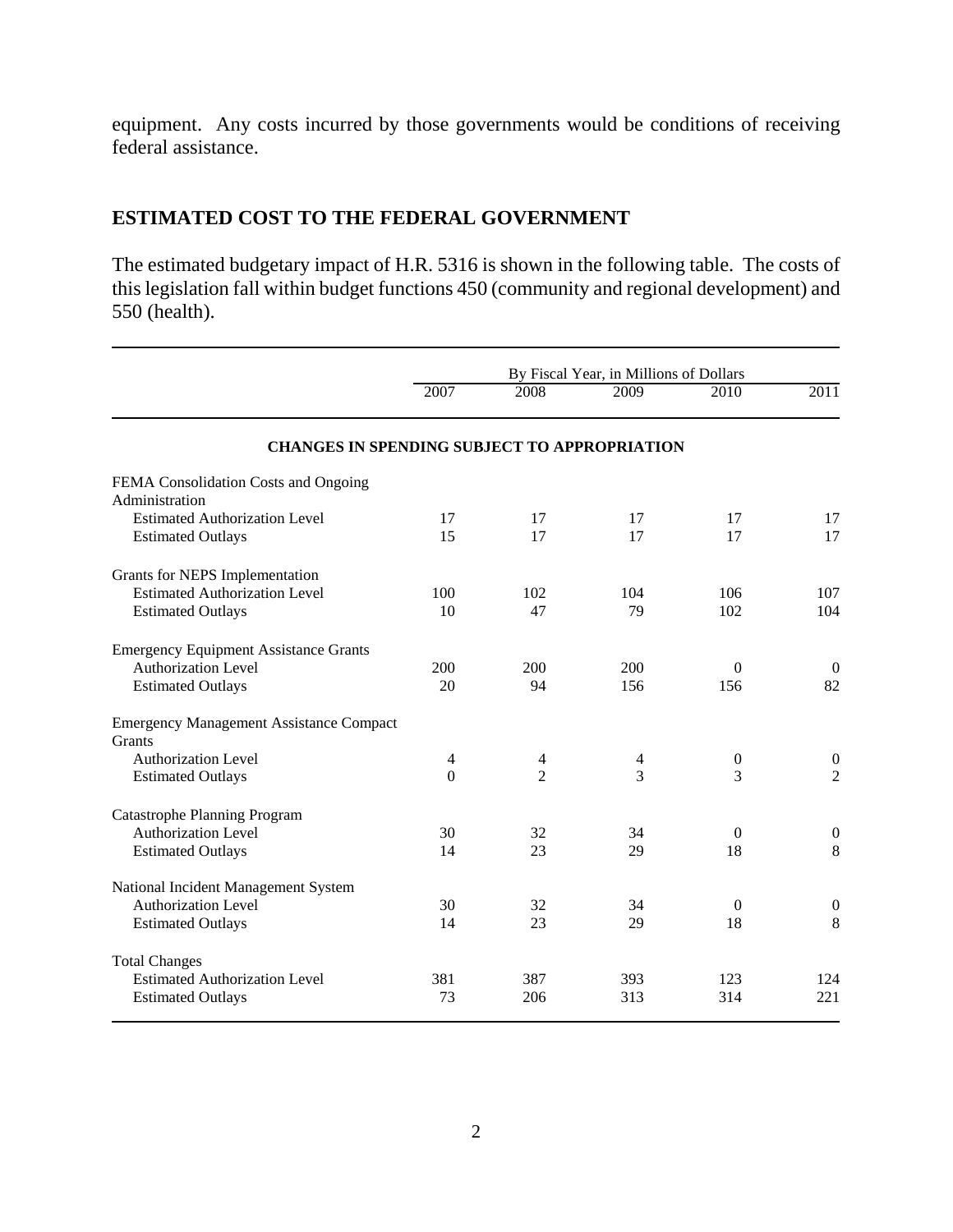#### **BASIS OF ESTIMATE**

For this estimate, CBO assumes that H.R. 5316 will be enacted near the start of fiscal year 2007 and that the necessary amounts will be appropriated over the 2007-2011 period. CBO estimates that implementing this bill would cost about \$1.1 billion over the 2007-2011 period, assuming appropriation of the necessary funds. Those costs represent estimated expenditures for activities that H.R. 5316 would authorize but do not include continuing costs for other FEMA programs, such as disaster relief—with outlays that fluctuate significantly from year-to-year, depending on the need to respond to disasters.

#### **FEMA Programs and Current Spending**

H.R. 5316 would establish FEMA as a separate agency from the Department of Homeland Security and would add to its responsibilities most of the functions currently assigned to the Preparedness Directorate of DHS. Under current law, FEMA's primary responsibilities are to respond to all types of disasters, mitigate the damage of future disasters, and help communities recover after a disaster. Most of the spending for these activities comes out of the Disaster Relief Fund. To help the Gulf Coast recover from the 2005 hurricanes, for example, over \$60 billion was initially appropriated to the fund, though over \$20 billion was eventually reallocated to other federal programs that were engaging in disaster recovery efforts related to the hurricanes. On balance, CBO estimates that disaster relief spending will total well over \$20 billion in fiscal year 2006. (In contrast, such spending totaled about \$12 billion in fiscal year 2005 but averaged much less than those amounts prior to 2005.) In addition, FEMA manages the National Flood Insurance Program. CBO estimates that spending for flood insurance claims will exceed \$20 billion in fiscal year 2006. The bill would not change FEMA's responsibilities for providing such disaster assistance or for paying flood insurance claims.

Under H.R. 5316, FEMA would add "preparedness" to its list of authorized activities. Under current law, the Preparedness Directorate of the DHS administers most of the grant and training programs that benefit state and local governments by helping them prepare for future terrorist attacks, natural disasters, or other emergencies. In 2006, the Congress appropriated more than \$3 billion for those purposes. H.R. 5316 would not reauthorize appropriations for those existing state and local grant programs; however, it would authorize the appropriation of funds for a few new grant programs. This bill would not transfer to FEMA any DHS programs concerned with law enforcement activities to prevent terrorism, the protection of critical infrastructure, or intelligence analysis.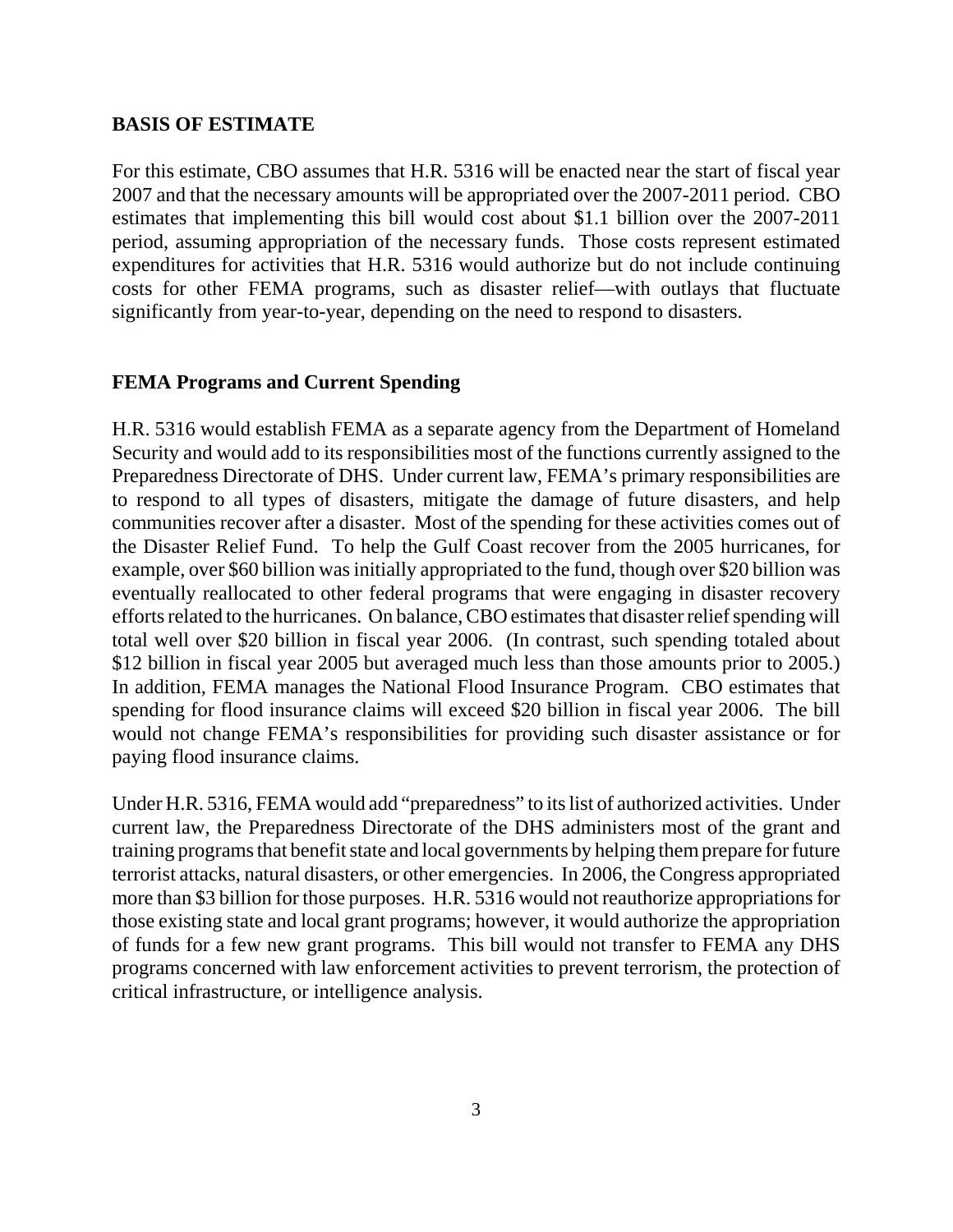#### **FEMA Consolidation Costs and Ongoing Administration**

CBO estimates that a few new senior positions would be needed to manage the new independent FEMA and that some current employees would see salary increases with their new responsibilities. In 2006, the agency's appropriation for administrative costs was \$236 million. CBO estimates that staff and salary increases under the bill would cost about \$2 million a year. The bill also would authorize FEMA to establish an Inspector General (IG) office. We assume that the new IG office would be somewhat larger in size and scope than the office operated by FEMA prior to the formation of DHS because of its increased responsibilities. (In 2002, FEMA's IG office had a budget of \$10 million.) Assuming appropriation of the necessary funds, CBO estimates that the new IG office would add about \$15 million annually to the agency's administrative costs.

Under this bill, CBO estimates that about 500 full-time equivalent employees would be transferred from DHS to FEMA to administer FEMA's new preparedness responsibilities. Currently, FEMA has over 2,200 permanent full-time employees, many in the Washington Metropolitan area. The Congress established the DHS in 2003, and the agency is still in the process of consolidating its operations and employees. CBO expects that any significant consolidation of FEMA employees would be unlikely to occur under H.R. 5316 over the next five years. If the agency were to consolidate its employees into one location, however, we estimate that it could cost between \$25 million to \$35 million in one-time costs to move, house, and equip the employees of this larger agency. If the agency were to acquire a new headquarters building, the costs would be significantly higher, though this bill does not include a specific authorization for that purpose.

#### **Grants for NEPS Implementation**

H.R. 5316 would authorize the appropriation of such sums as are necessary for a new grant program for state and local governments to meet planning requirements under the National Emergency Preparedness System, an existing framework for achieving effective emergency preparedness at all levels of government. Under current law, most of the money for disaster preparedness planning is provided to states through the Emergency Management Performance Grants. In 2006, the Congress appropriated \$185 million for these grants. H.R. 5316 would place new requirements on states, such as developing a new emergency preparedness report that assesses the states' current level of preparedness under the NEPS. Based on information from state and local entities about their needs for additional resources for planning and historical spending patterns for similar grants, CBO estimates that implementing this new grant program would require additional appropriations of about \$100 million a year, resulting in outlays of about \$340 million over the 2007-2011 period, assuming appropriation of the estimated amounts.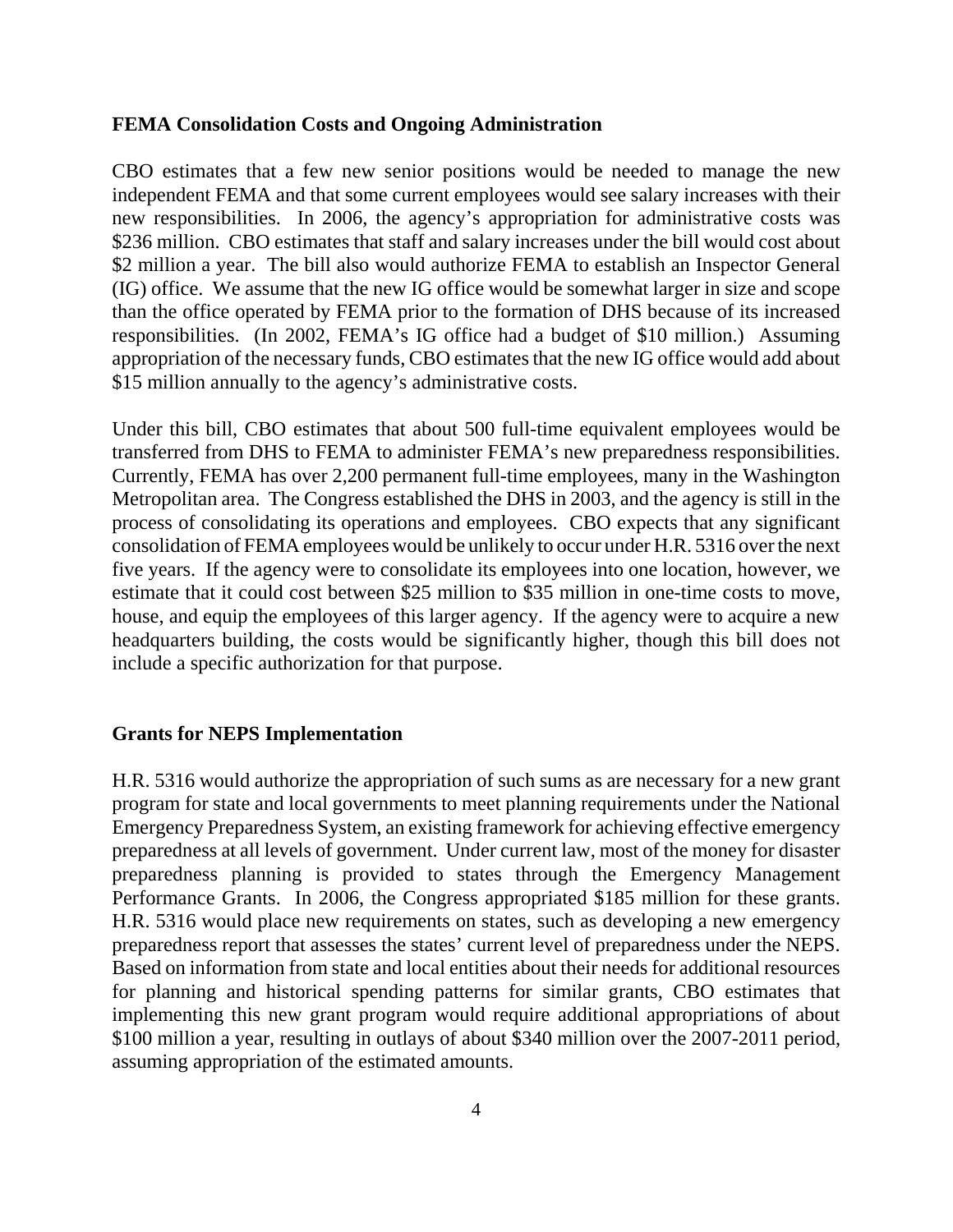#### **Emergency Equipment Assistance Grants**

The bill would authorize the appropriation of \$200 million a year over the 2007-2009 period for grants for training and equipment for emergency communications. Based on spending patterns of similar programs, CBO estimates that implementing these grants would cost about \$500 million over the 2007-2011 period, assuming appropriation of the specified amounts. (Additional outlays from the authorized amounts would occur after 2011.)

#### **Emergency Management Assistance Compact Grants**

The bill would authorize the appropriation of \$4 million a year over the 2007-2009 period for grants to help certain states to administer and coordinate activities under the Emergency Management Assistance Compact authorized by Public Law 104-321. Based on spending patterns of similar programs, CBO estimates that providing these grants would cost about \$10 million over the 2007-2011 period, assuming appropriation of the specified amounts.

#### **Catastrophe Planning Program**

H.R. 5316 would authorize the appropriation of \$96 million over the 2007-2009 period to implement a catastrophe planning program which would include developing plans to address catastrophes, training state and local government officials, and conducting exercises to test the efficacy of those plans. Based on historical spending patterns of similar programs, CBO estimates that implementing this provision would cost \$93 million over the 2007-2011 period.

#### **National Incident Management System**

H.R. 5316 would authorize the appropriation of \$96 million over the 2007-2009 period to implement, maintain, and revise the NIMS and the National Response Plan (NRP). NIMS establishes a framework for governmental, nongovernmental, and private-sector entities to work cooperatively to prepare for, respond to, and recover from disasters of any kind. The NRP is based on the NIMS and provides the operational direction for these entities to deal with disasters. Based on historical spending patterns of these programs, CBO estimates that implementing this provision would cost \$93 million over the 2007-2011 period.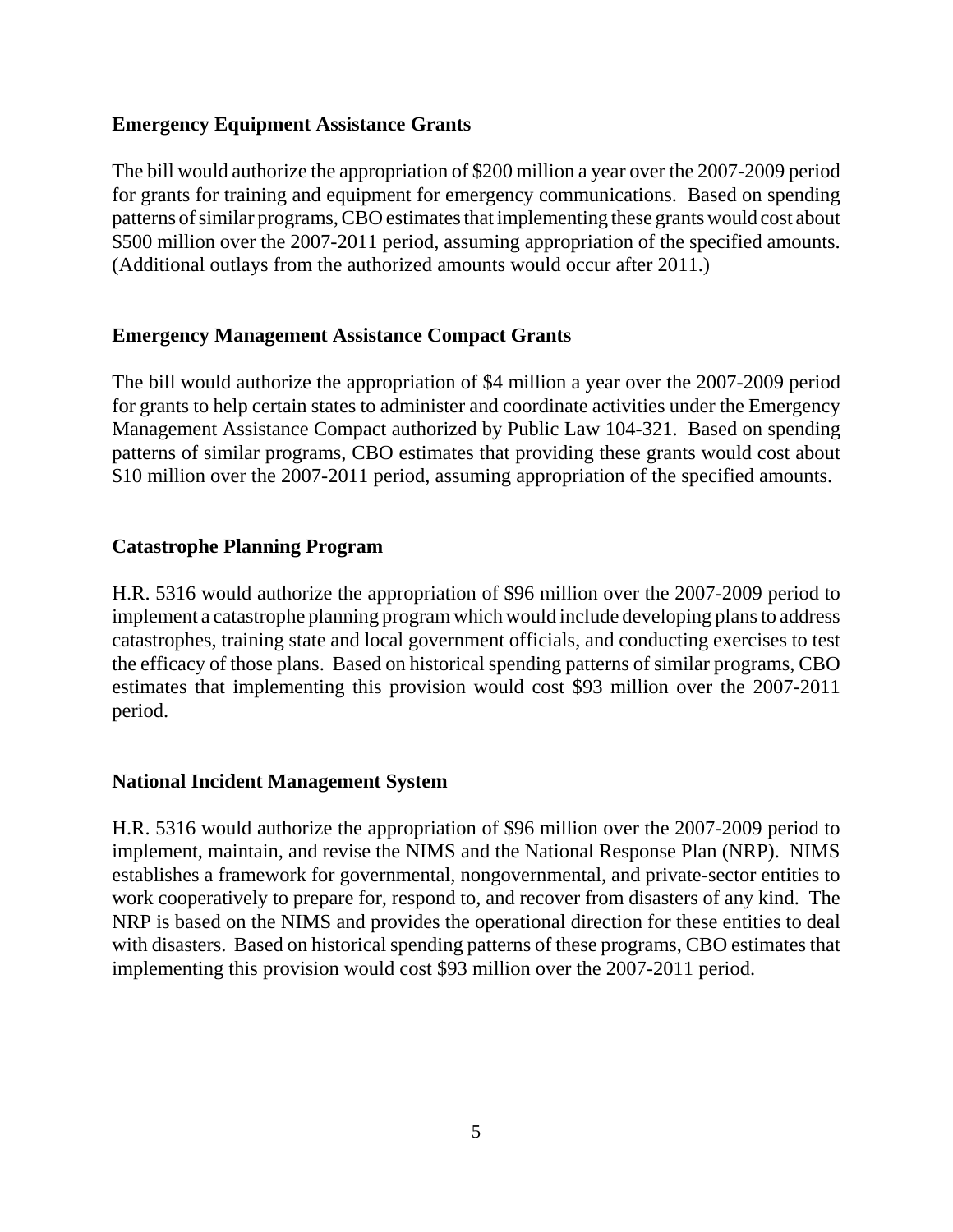#### **INTERGOVERNMENTAL AND PRIVATE-SECTOR IMPACT**

H.R. 5316 contains no intergovernmental or private-sector mandates as defined in UMRA. Assuming the appropriation of authorized amounts, state and local governments would benefit from more than \$1 billion in grants to improve emergency preparedness, plan for catastrophic incidents, and purchase emergency equipment. Any costs incurred by those governments would be conditions of receiving federal assistance.

## **PREVIOUS CBO ESTIMATES**

On May 24, 2006, CBO prepared a cost estimate for H.R. 5316, the Restoring Emergency Services Act of 2006, as ordered reported by the House Committee on Transportation and Infrastructure on May 17, 2006. This cost estimate revises and supersedes the earlier estimate.

In our previous estimate for H.R. 5316, CBO interpreted title III of the bill as authorizing the appropriation of such sums as are necessary for many disaster preparedness grants to state and local governments. We estimated that continuing the current level of funding for those grant programs over the next five years and adjusted for anticipated inflation would cost \$9.8 billion over the 2007-2011 period, assuming appropriation of the necessary and authorized amounts.

CBO has concluded that our initial interpretation of title III was an error. The authorization of appropriations in title III of H.R. 5316 applies only to the new state grants authorized by that title, not all existing state grant programs for emergency preparedness. Based on information from state and local entities, CBO estimates that implementing this new grant program would cost about \$340 million over the 2007-2011 period, assuming appropriation of the necessary funds.

On May 24, 2006, CBO prepared a cost estimate for H.R. 5351, the National Emergency Management Reform Act of 2006, as ordered reported by the House Committee on Homeland Security on May 17, 2006. H.R. 5351 would authorize the President to establish the Directorate of Emergency Management within the Department of Homeland Security and would authorize appropriations for some FEMA programs. On June 2, 2006, CBO issued a revised estimate for H.R. 5351 to correct the statement made in that estimate concerning the cost of implementing H.R. 5316. (The estimate of costs for H.R. 5351 is unchanged.)

Both H.R. 5351 and H.R. 5316 would reorganize FEMA, but would do so in different ways. Each bill would authorize the appropriation of different amounts for different FEMA and preparedness activities and grant programs, and CBO's cost estimates reflect those differences.